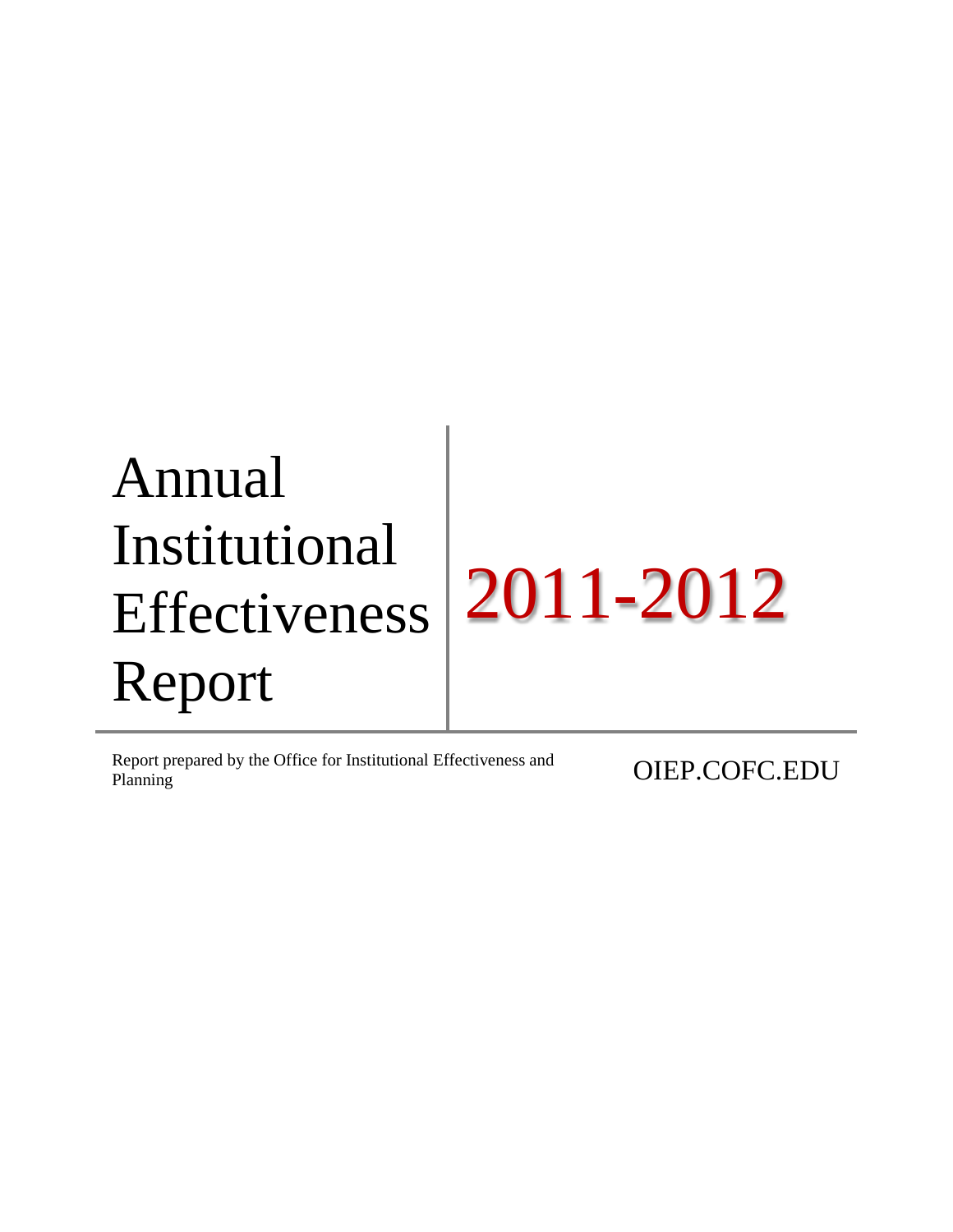## **The Planning Cycle at the College of Charleston**

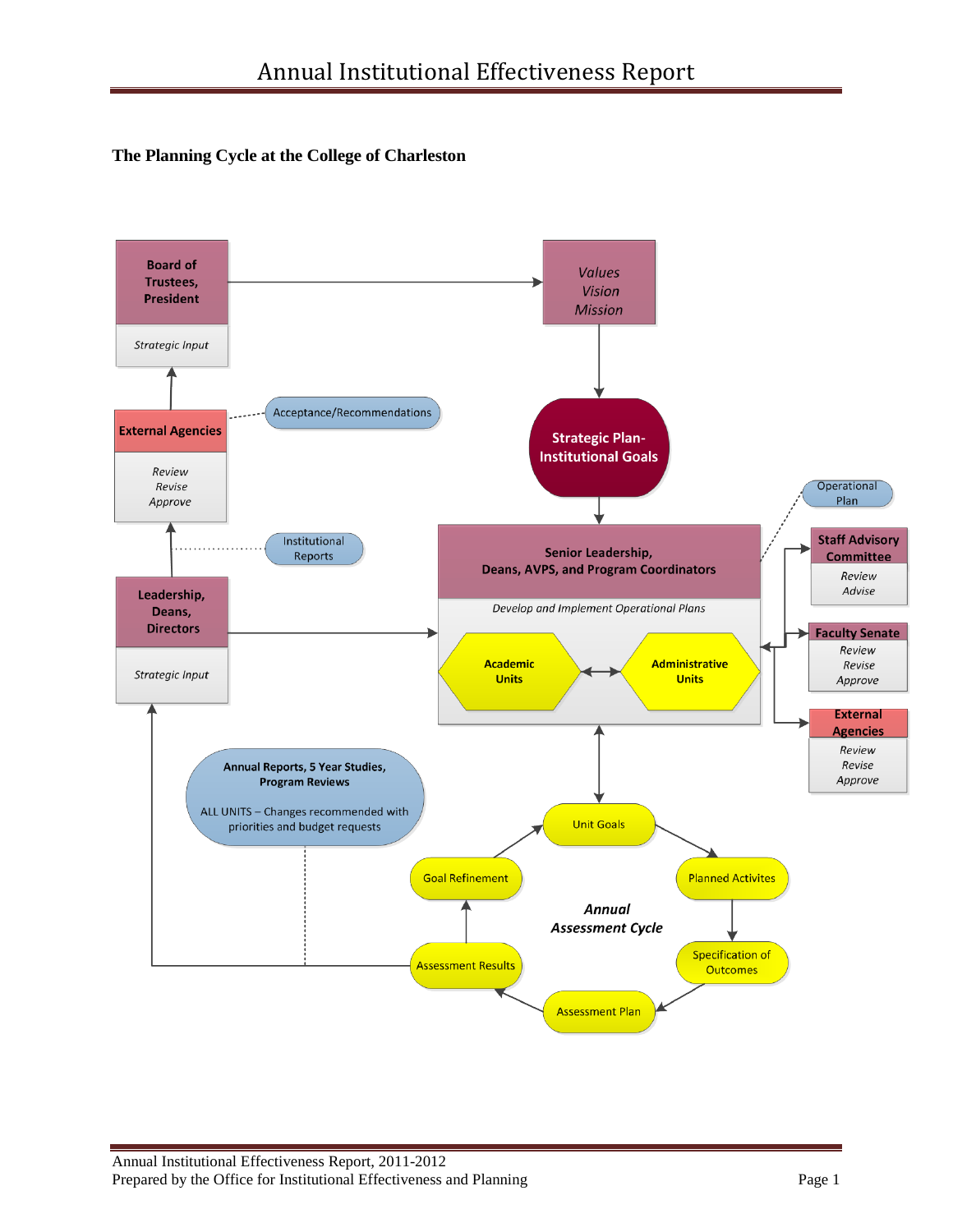#### **Office for Institutional Effectiveness and Planning Mission**

The mission of the Office for Institutional Effectiveness and Planning (OIEP) is to provide leadership and guidance in support of accreditation, assessment and evidence-based planning at the College of Charleston.

In pursuit of this mission, the assessment team demonstrates knowledge of nationally-recognized practices and standards and serves as institutional consultants in order to:

- Provide effective management and leadership of accreditation-related activities;
- Develop and maintain systematic academic and operational assessment processes in support of College planning and priorities;
- Provide relevant training and feedback in support of practical methods of measurement and evaluation;
- Collaborate with constituents to ensure planning and decision-making activities follow best practices; and
- Build capacity for assessment, planning and continual data-driven improvement.

#### **Assessment Timeline and Key Milestones**



## **The Assessment Cycle at the College of Charleston**

Each year, program personnel select at least one outcome to measure and provide evidence that results are being used for continuous improvement.

| <b>ACTIVITY</b>                                               | <b>DEADLINE</b> |
|---------------------------------------------------------------|-----------------|
| <b>Academic Assessment Plans due</b>                          | September 30    |
| <b>Administrative Assessment Plans due</b>                    | October 31      |
| <b>Assessment Reports due</b>                                 | May 15          |
| Deans'/Unit Administrators' summary and review due to Provost | June 15         |
| <b>Provost/EVP review</b>                                     | July            |
| <b>President review</b>                                       | August          |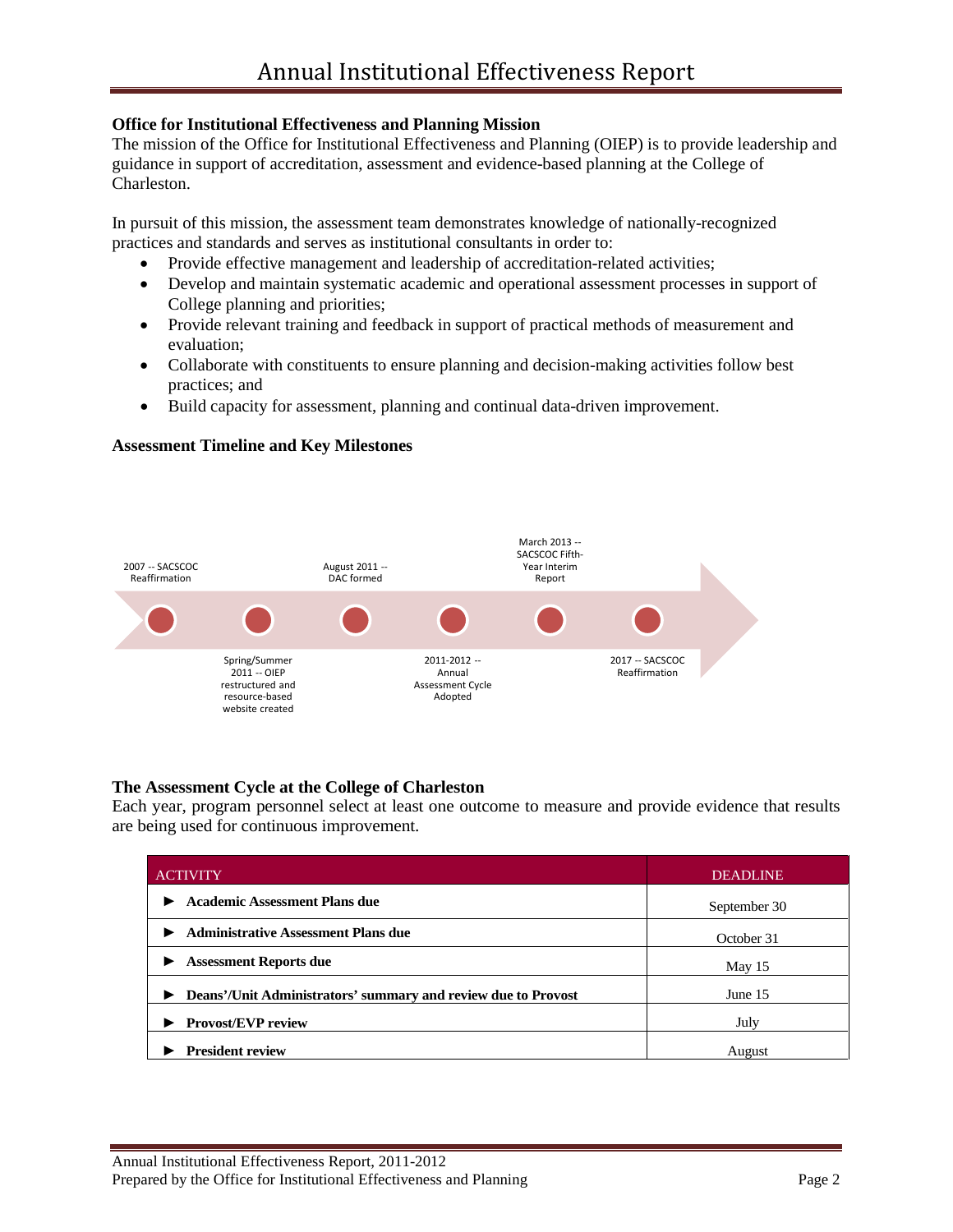Beginning in the 2011-2012 academic year, an annual assessment cycle was developed for the systematic submission and review of program assessment plans that include outcome statements and performance expectations. Plans were reviewed by the Deans' offices/AVPs and submitted to OIEP in the fall. In the spring semester, reports that include assessments and use of results were submitted to the Deans' office/AVPs for initial review. They were then submitted to the Provost/EVP for review and response. The President's Office was given the final review. For the Graduate School, discussed below, the assessment process also included program review.



## **The Deans' Assessment Committee (DAC)**

The Deans' Assessment Committee (DAC) was formed in 2011 to work with the OIEP in promoting best assessment practices and ensuring the College is in compliance with SACSCOC Comprehensive Standard 3.3.1. The DAC, which is a standing committee, is charged with coordinating outcomes assessment activities across the disciplines. Each DAC member, typically an Associate Dean, serves as an assessment liaison among the academic programs. Members review outcomes and rubrics and ensure that meaningful student learning outcomes assessments are in place in each academic program. Completed assessment rubrics are shared and discussed within DAC meetings and are communicated back to program coordinators. This feedback process allows program coordinators to work with faculty and, as necessary, school assessment liaisons and/or the OIEP to revise plans for the coming academic year. Distance education courses are assessed by faculty following the same procedures presented above; academic programs offered at off-site locations are assessed in the same manner.

## **The Graduate School**

The Graduate School has a four-stage review process for graduate programs without specialized accreditation. The process begins with a self-study that examines the program's purpose, goals, and objectives; profiles its students, faculty, and staff; and scrutinizes its curricula, facilities, and resources. The self-study is then shared with two external reviewers, chosen by the graduate dean for their expertise in the field. The external reviewers then make a two-day site visit, interviewing students, faculty, and administrators as well as touring facilities. Using information from the self-study and site visit, the reviewers prepare a team report that assesses the program and makes recommendations for the future. Programs respond to the peer review report with an action plan and timetable to address recommendations. A one-year follow-up report on the actions taken and consequences allows programs to make further adjustments, if necessary.

The four-stage review process for programs without specialized accreditation has been scheduled and carried out by the graduate school in coordination with the academic affairs office since academic year 2004 – 2005. Previously the program evaluations had been conducted by the Commission on Higher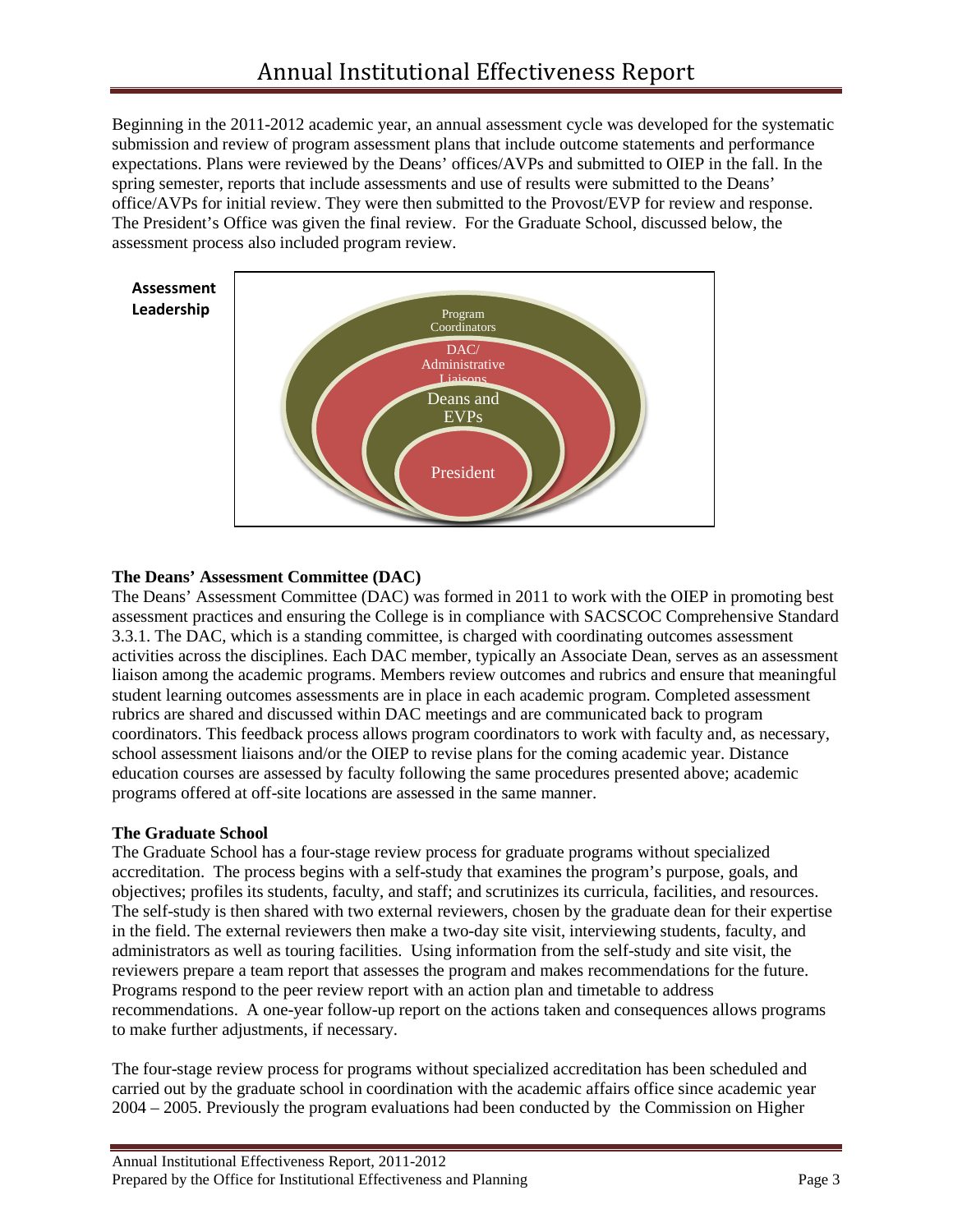Education. In the past five years  $(2007 – 2011)$  the graduate school has facilitated the self-evaluations and external reviews of seven graduate programs and graduate certificate programs.

#### **Summary of Participation Rates in the 2011-2012 Assessment Cycle**

As a part of the assessment process, each of the academic schools/divisions reviews programmatic plans and reports continuously within the cycle. The reports for the academic schools may include a synthesis of the academic goals but they may also assess administrative goals during the same cycle. Each school/division demonstrates connections between assessment activities and strategic goals/initiatives from the College's Strategic Plan, *Gateways to Greatness*.

|                                                                                   | <b>Participation Rates</b> |                 |
|-----------------------------------------------------------------------------------|----------------------------|-----------------|
|                                                                                   | # of Programs Included     | % Participation |
| School of the Arts                                                                | δ                          | 100%            |
| <b>School of Business</b>                                                         | 8                          | 100%            |
| School of Education, Health and Human Performance                                 | 18                         | 100%            |
| School of Humanities and Social Sciences                                          | 16                         | 100%            |
| School of Languages, Cultures and World Affairs                                   | 8                          | 100%            |
| School of Sciences and Mathematics                                                | 22                         | 100%            |
| <b>Interdisciplinary Programs</b>                                                 | 4                          | 100%            |
| Academic Affairs – Administrative Units                                           | 25                         | 100%            |
| Business Affairs (IT unit only)                                                   |                            | 100%            |
| Institutional Advancement (All depts.)                                            |                            | 100%            |
| Marketing and Communications (All depts.)                                         |                            | 100%            |
| Student Affairs (All depts.)                                                      | 16                         | 100%            |
| <b>Total</b>                                                                      | 128                        | 100%            |
| * Participation rates reflect programs selected by division heads for assessment. |                            |                 |

**Summary of Rubric Review for Continuous Improvement in the 2011-2012 Assessment Cycle**

|                                                               |      | <b>Mission</b><br><b>Statement</b> |               |      |     | <b>Goals/Learning</b><br><b>Outcomes</b> |                | <b>Assessment Methods/</b><br><b>Performance</b><br><b>Expectations</b> |    |      | Assessment<br><b>Results</b> |     |      | Use of<br><b>Results</b> |     |  |
|---------------------------------------------------------------|------|------------------------------------|---------------|------|-----|------------------------------------------|----------------|-------------------------------------------------------------------------|----|------|------------------------------|-----|------|--------------------------|-----|--|
| School of the Arts $(N=8)$                                    | 100% | 0%                                 | 0%            | 50%  | 50% | 0%                                       | 38%            | 62%                                                                     | 0% | 50%  | 38%                          | 12% | 50%  | 50%                      | 0%  |  |
| School of Business (N=8)                                      | 62%  | 0%                                 | 38%           | 75%  | 25% | 0%                                       | 25%            | 75%                                                                     | 0% | 62%  | 38%                          | 0%  | 25%  | 75%                      | 0%  |  |
| School of Education, Health and Human<br>Performance $(N=18)$ | 100% | 0%                                 | 0%            | 100% | 0%  | 0%                                       | 94%            | 6%                                                                      | 0% | 61%  | 17%                          | 22% | 50%  | 50%                      | 0%  |  |
| School of Humanities and Social Sciences<br>$(N=16)$          | 88%  | 6%                                 | 6%            | 100% | 0%  | 0%                                       | 88%            | 12%                                                                     | 0% | 75%  | 25%                          | 0%  | 88%  | 12%                      | 0%  |  |
| School of Languages, Cultures and World<br>Affairs $(N=8)$    | 25%  | 0%                                 | 75%           | 100% | 0%  | 0%                                       | 38%            | 62%                                                                     | 0% | 74%  | 13%                          | 13% | 25%  | 62%                      | 13% |  |
| School of Sciences and Mathematics<br>$(N=22)$                | 77%  | 0%                                 | 23%           | 95%  | 5%  | 0%                                       | 9%             | 91%                                                                     | 0% | 5%   | 90%                          | 5%  | 5%   | 90%                      | 5%  |  |
| Interdisciplinary Programs (N=4)                              | 100% | 0%                                 | 0%            | 100% | 0%  | 0%                                       | 25%            | 75%                                                                     | 0% | 75%  | 25%                          | 0%  | 25%  | 75%                      | 0%  |  |
| Academic Affairs - Administrative Units<br>$(N=25)$           | 100% | 0%                                 | 0%            | 84%  | 16% | 0%                                       | 76%            | 24%                                                                     | 0% | 48%  | 52%                          | 0%  | 44%  | 66%                      | 0%  |  |
| Business Affairs $(N=1)$                                      | 100% | 0%                                 | 0%            | 100% | 0%  | 0%                                       | 100%           | 0%                                                                      | 0% | 100% | 0%                           | 0%  | 100% | 0%                       | 0%  |  |
| Institutional Advancement $(N=1)$                             | 100% | 0%                                 | 0%            | 100% | 0%  | 0%                                       | 100%           | 0%                                                                      | 0% | 100% | 0%                           | 0%  | 100% | 0%                       | 0%  |  |
| Marketing and Communications $(N=1)$                          | 100% | 0%                                 | 0%            | 100% | 0%  | 0%                                       | 100%           | 0%                                                                      | 0% | 100% | 0%                           | 0%  | 100% | 0%                       | 0%  |  |
| Student Affairs $(N=16)$                                      | 94%  | 6%                                 | 0%            | 94%  | 6%  | 0%                                       | 94%            | 6%                                                                      | 0% | 63%  | 31%                          | 6%  | 62%  | 25%                      | 13% |  |
| Key                                                           |      |                                    | $=$ compliant |      |     |                                          | $=$ needs work |                                                                         |    |      | $=$ missing element          |     |      |                          |     |  |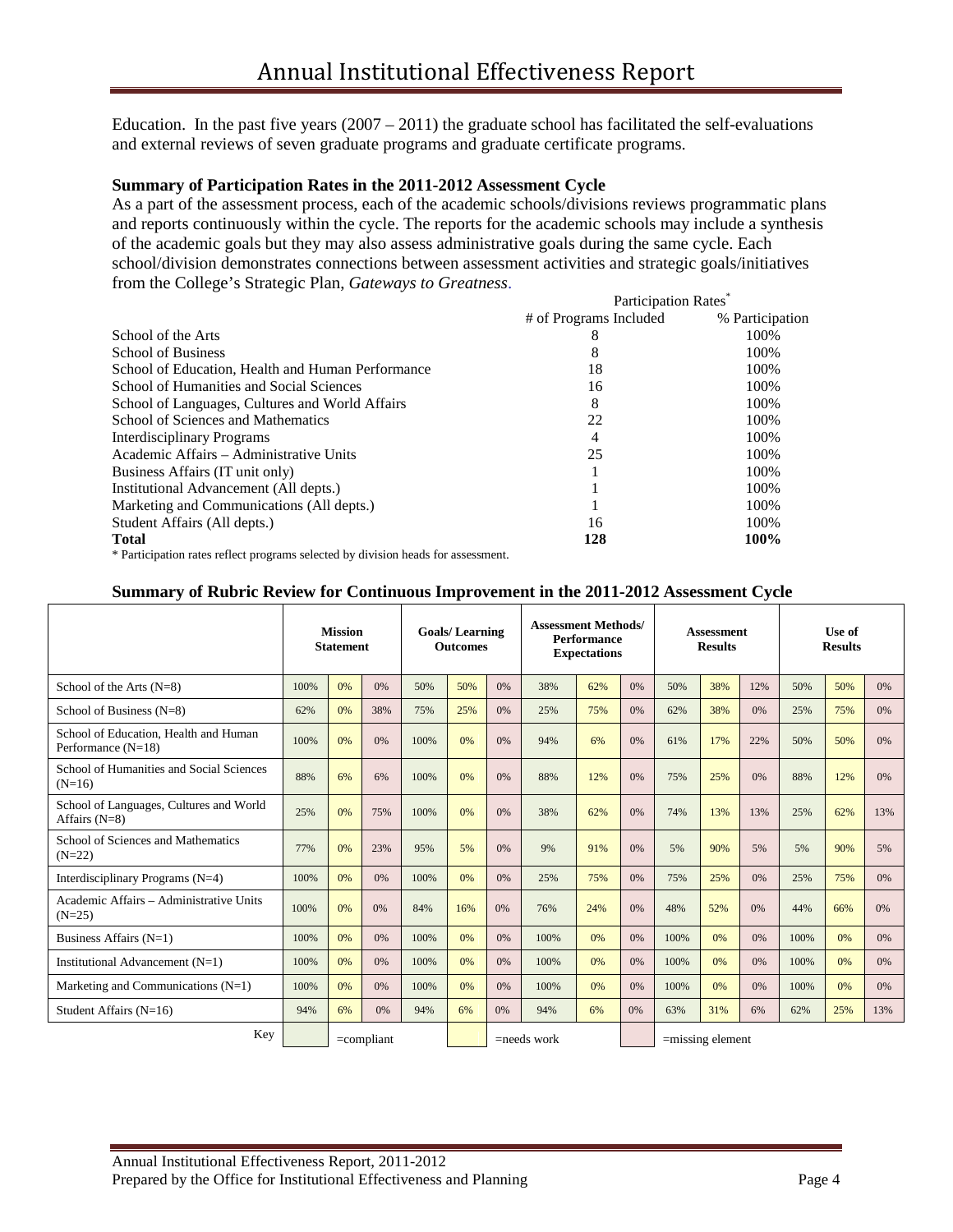# **Appendix A**

| <b>Degree Program</b><br>(by Academic School) | 2011-2013              | <b>Degree Program</b>                                    | 2011-2013              |
|-----------------------------------------------|------------------------|----------------------------------------------------------|------------------------|
|                                               | <b>Assessment Data</b> | (by Academic School)<br><b>School of the Arts</b>        | <b>Assessment Data</b> |
| Art History                                   | <b>B.A.</b>            | Music                                                    | <b>B.A.</b>            |
| Arts Management                               | B.A.                   | Studio Arts                                              | B.A.                   |
| <b>Historic Preservation</b>                  | M.S.                   | Theatre                                                  | <b>B.A.</b>            |
| Historic Preservation &                       |                        |                                                          |                        |
| <b>Community Planning</b>                     | B.A.                   |                                                          |                        |
|                                               |                        | <b>School of Business</b>                                |                        |
| Accountancy                                   | M.S.                   | Economics                                                | <b>B.S.</b>            |
| Accounting                                    | <b>B.S.</b>            | Hospitality and Tourism Management                       | B.S.                   |
| <b>Business Administration</b>                | <b>B.S., M.B.A.</b>    | <b>International Business</b>                            | <b>B.S.</b>            |
|                                               |                        | <b>School of Education, Health and Human Performance</b> |                        |
| <b>Athletic Training</b>                      | <b>B.S.</b>            | Physical Education*                                      | <b>B.S.</b>            |
| Early Childhood Education                     | <b>B.S., M.A.T.</b>    | Secondary Education Cognate**                            | B.S.                   |
| <b>Elementary Education</b>                   | <b>B.S., M.A.T.</b>    | <b>Special Education</b>                                 | <b>B.S., M.A.T.</b>    |
|                                               |                        | Teaching, Learning, and Advocacy                         | M.Ed.                  |
| Middle Grades Education                       | <b>B.S., M.A.T.</b>    |                                                          |                        |
|                                               |                        | <b>School of Humanities and Social Sciences</b>          |                        |
| Anthropology                                  | <b>B.S.</b>            | Psychology                                               | <b>B.S.</b>            |
| Communication                                 | <b>B.A., M.A.</b>      | Public Administration                                    | <b>M.P.A.</b>          |
| English                                       | <b>B.A., M.A.</b>      | <b>Religious Studies</b>                                 | <b>B.A.</b>            |
| History                                       | <b>B.A., M.A.</b>      | Sociology                                                | <b>B.S.</b>            |
| Philosophy                                    | B.A.                   | <b>Urban Studies</b>                                     | <b>B.A.</b>            |
| <b>Political Science</b>                      | B.A.                   | Women's and Gender Studies                               | B.A.                   |
|                                               |                        | <b>School of Languages, Cultures and World Affairs</b>   |                        |
| Classics                                      | <b>B.A.</b>            | <b>Jewish Studies</b>                                    | B.A.                   |
| French & Francophone                          | <b>B.A.</b>            | Latin American and Caribbean Studies                     | <b>B.A.</b>            |
| German                                        | <b>B.A.</b>            | Spanish                                                  | <b>B.A.</b>            |
| <b>International Studies</b>                  | B.A.                   |                                                          |                        |
|                                               |                        | <b>School of Sciences and Mathematics</b>                |                        |
| Astronomy                                     | B.A.                   | <b>Computer Science</b>                                  | <b>B.A., B.S.</b>      |
| Astrophysics                                  | B.S.                   | Computing in the Arts                                    | <b>B.A.</b>            |
| Biochemistry                                  | <b>B.S.</b>            | Discovery Informatics                                    | <b>B.S.</b>            |
| <b>Biology</b>                                | <u>B.A., B.S.</u>      | Geology                                                  | <b>B.A., B.S.</b>      |
| Chemistry                                     | <b>B.A., B.S.</b>      | Marine Biology                                           | B.S., M.S.             |
| Computer and Information<br>Sciences          | <b>M.S.</b>            | Mathematics                                              | <b>B.S., M.S.</b>      |
| <b>Computer Information</b><br>Systems        | <b>B.S.</b>            | Physics                                                  | <b>B.A., B.S.</b>      |
|                                               |                        | <b>Interdisciplinary Programs</b>                        |                        |
| <b>Environmental Studies</b>                  | M.S.                   | Performing Arts                                          | <b>M.A.T.</b>          |
| Languages                                     | M.Ed.                  | Science and Math for Teachers                            | M.Ed.                  |

## Academic Programs Represented in 2011-2012 Assessment Reporting Cycle

\* Assessed by three concentrations: Exercise Science, Health Promotion, and Teacher Education

\*\* Assessed by the following subject areas: English, Mathematics, Science, Social Studies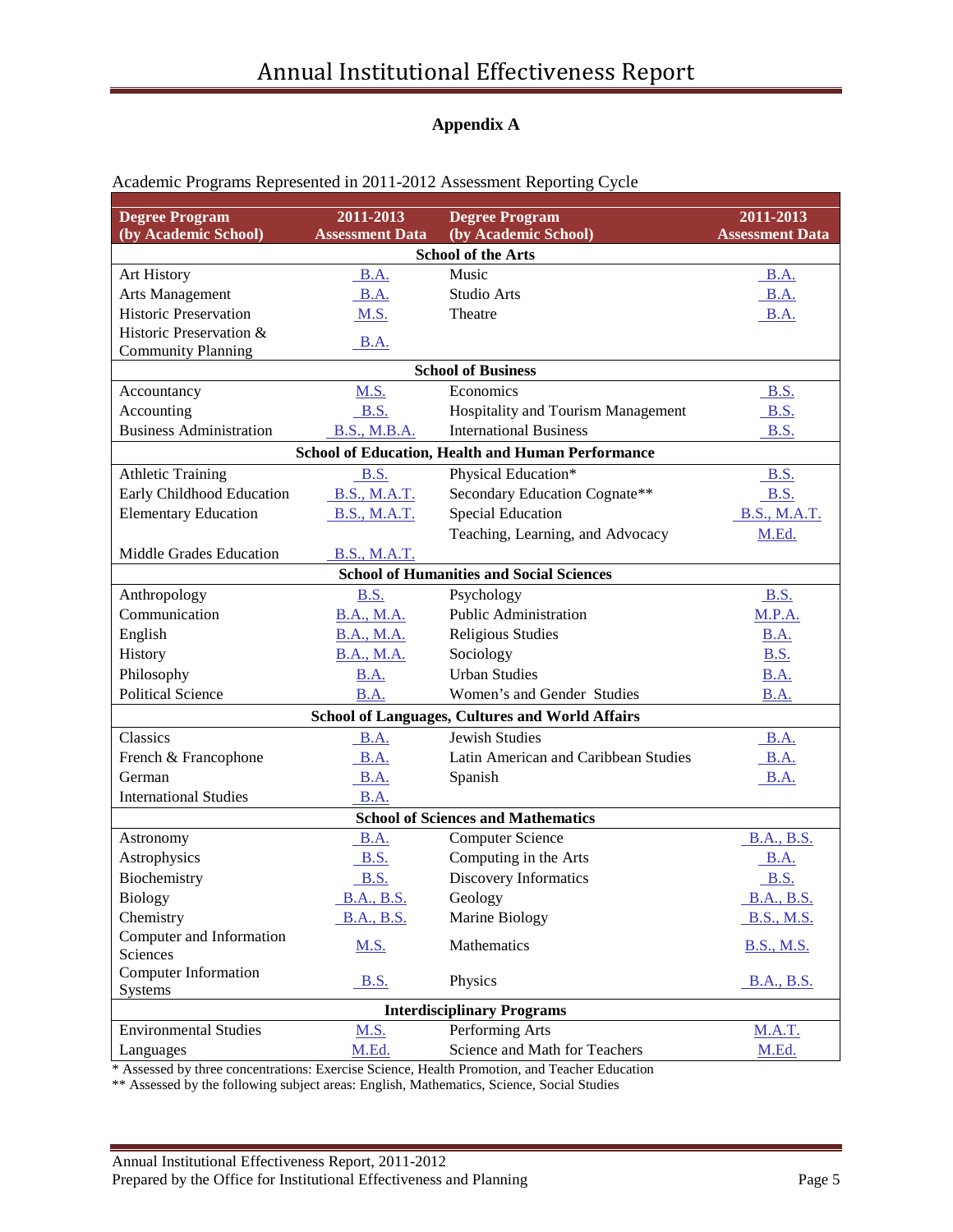## **Appendix B Implemented and Planned Changes**

| <b>Changes to Operation</b>                         |              | <b>Frequency</b> | <b>Percent</b> |
|-----------------------------------------------------|--------------|------------------|----------------|
| <b>Revamp Services of Modify Processes</b>          |              | 13               | 12%            |
| Make Technology Related Improvements                |              | 12               | 11%            |
| Make Personnel Related Changes                      |              | 3                | 2%             |
| <b>Implement Additional Training</b>                |              | 12               | 11%            |
| Add New Service(s) or program(s)                    |              | 3                | 2%             |
| <b>Share/Discuss Findings</b>                       |              | 25               | 22%            |
| No Changes Made                                     |              | 45               | 40%            |
|                                                     | <b>Total</b> | 113              | 100%           |
| <b>Changes to Assessment Plan</b>                   |              |                  |                |
| <b>Restructure Outcome Statement</b>                |              | 5                | 24%            |
| Revise Measurement Approach(es)                     |              | 11               | 52%            |
| Collect and Analyze Additional Data and Information |              | 2                | 10%            |
| Change Method(s) of Data Collection                 |              | 3                | 14%            |
| Other Planned Change(s)                             |              | 0                | $0\%$          |
|                                                     | <b>Total</b> | 21               | 100%           |

| <b>Implemented and Planned Changes: Academic Programs</b> |              |                  |                |
|-----------------------------------------------------------|--------------|------------------|----------------|
| <b>Changes to Academic Process</b>                        |              | <b>Frequency</b> | <b>Percent</b> |
| Modify Frequency or Schedule of Course Offerings          |              |                  | 1.1            |
| Make Technology Related Improvements                      |              |                  | 1.1            |
| Make Personnel Related Changes                            |              | 9                | 10.3           |
| <b>Implement Additional Training</b>                      |              | 4                | 4.6            |
| Revise Advising Standards or Process                      |              | 2                | 2.3            |
| Revise Admission Criteria                                 |              | 1                | 1.1            |
| Other Change                                              |              | 6                | 6.9            |
| Share/Discuss Findings                                    |              | 29               | 33.3           |
| No Changes Made                                           |              | 34               | 39.1           |
|                                                           | <b>Total</b> | 87               | 100%           |
| <b>Changes to Curriculum</b>                              |              |                  |                |
| Add New Service(s) or program(s)                          |              | 1                | 1.1            |
| Revise Prerequisites                                      |              | 5                | 5.7            |
| Revise Course Sequence                                    |              | 3                | 3.4            |
| Revise Course Content/Requirements                        |              | 58               | 66.7           |
| Add Course                                                |              | 8                | 9.2            |
| Delete Course                                             |              | $\Omega$         | 0.0            |
| <b>Other Changes</b>                                      |              | 12               | 13.8           |
|                                                           | <b>Total</b> | 87               | 100%           |
| <b>Changes to Assessment Plan</b>                         |              |                  |                |
| <b>Restructure Outcome Statement</b>                      |              | $\overline{4}$   | 7.3            |
| Revise Measurement Approach(es)/Performance Expectation   |              | 19               | 34.5           |
| Collect and Analyze Additional Data and Information       |              | 26               | 47.3           |
| Change Method(s) of Data Collection                       |              | 3                | 5.5            |
| Other Planned Change(s)                                   |              | $\overline{3}$   | 5.5            |
|                                                           | <b>Total</b> | 55               | 100%           |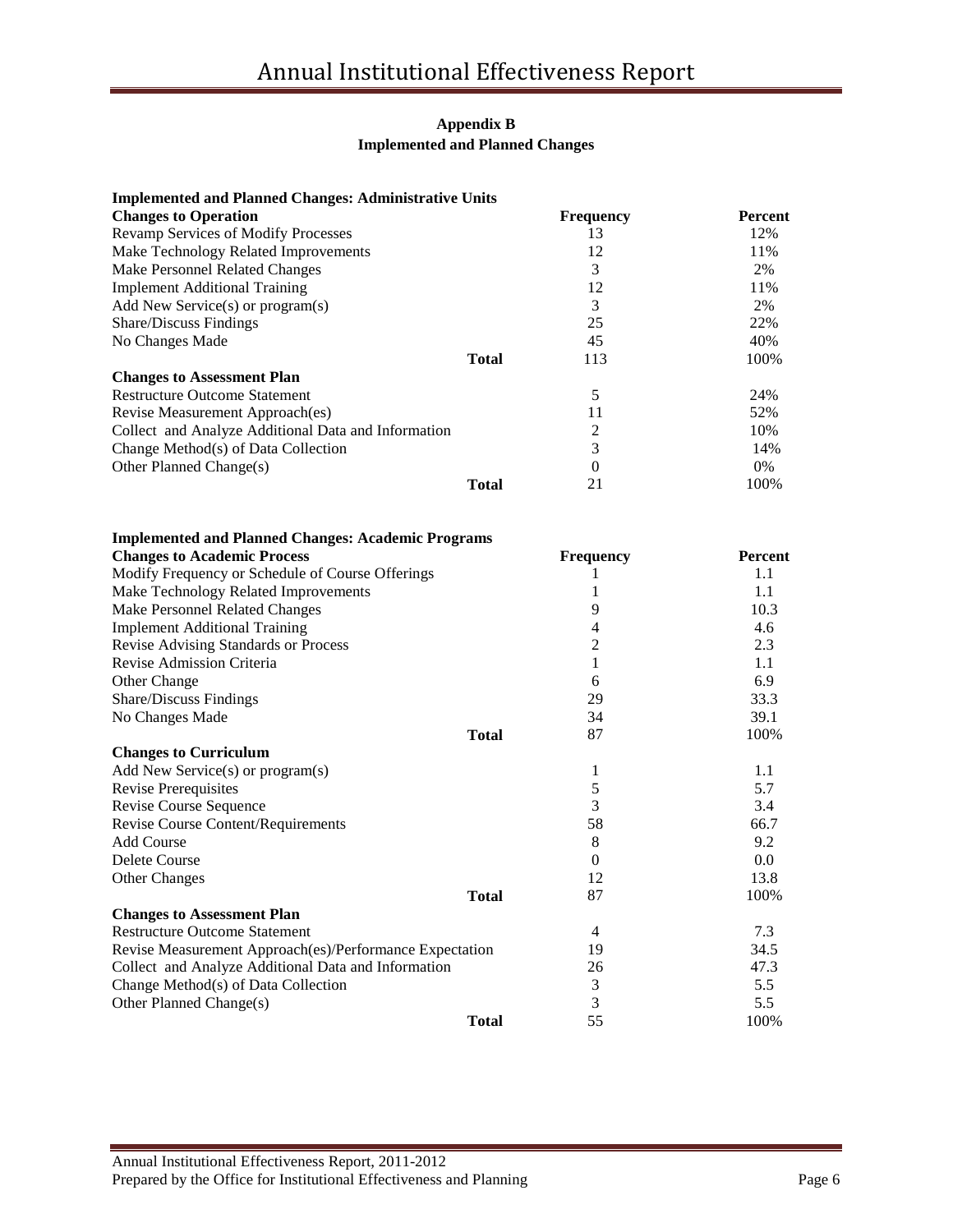**Appendix C Detailed Summary of Rubric Review for Continuous Improvement in the 2011-2012 Assessment Cycle**

|                                                    |               | <b>Mission Statement</b> |              |             | <b>Goals/Learning Outcomes</b> |                   |             | <b>Assessment Methods and</b><br><b>Performance Expectations</b> |  |             | <b>Assessment Results</b> |              | <b>Use of Results</b> |              |  |  |
|----------------------------------------------------|---------------|--------------------------|--------------|-------------|--------------------------------|-------------------|-------------|------------------------------------------------------------------|--|-------------|---------------------------|--------------|-----------------------|--------------|--|--|
| School of the Arts (N=8)                           | $\mathbf X$   |                          |              | $\mathbf X$ |                                |                   | $\mathbf X$ |                                                                  |  | $\mathbf X$ |                           |              | $\mathbf X$           |              |  |  |
| Art History BA                                     | $\mathbf X$   |                          |              | $\mathbf X$ |                                |                   |             | $\mathbf X$                                                      |  |             | $\mathbf X$               |              |                       | $\mathbf X$  |  |  |
| Arts Management BA                                 | $\mathbf X$   |                          |              | $\mathbf X$ |                                |                   | $\mathbf X$ |                                                                  |  | $\mathbf X$ |                           |              | $\mathbf{X}$          |              |  |  |
| <b>Historic Preservation MS</b>                    | $\mathbf X$   |                          |              |             | $\mathbf X$                    |                   |             | $\mathbf{X}$                                                     |  |             | $\mathbf{X}$              |              |                       | $\mathbf X$  |  |  |
| Historic Preservation and Community<br>Planning BA | $\mathbf X$   |                          |              |             | $\mathbf X$                    |                   | $\mathbf X$ |                                                                  |  |             | $\mathbf{X}$              |              |                       | $\mathbf X$  |  |  |
| Music BA                                           | $\mathbf X$   |                          |              | $\mathbf X$ |                                |                   |             | $\mathbf X$                                                      |  | $\mathbf X$ |                           |              | $\mathbf X$           |              |  |  |
| Studio Arts BA                                     | $\mathbf{X}$  |                          |              |             | $\mathbf X$                    |                   |             | $\mathbf{X}$                                                     |  |             |                           | $\mathbf{X}$ |                       | $\mathbf{X}$ |  |  |
| Theatre BA                                         | $\mathbf X$   |                          |              |             | $\mathbf X$                    |                   |             | $\mathbf{X}$                                                     |  | $\mathbf X$ |                           |              | $\mathbf{X}$          |              |  |  |
| <b>Summary</b>                                     | 100%          |                          |              | 50%         | 50%                            |                   | 38%         | 62%                                                              |  | 50%         | 38%                       | 12%          | 50%                   | 50%          |  |  |
| School of Business (N=8)                           | $\mathbf X$   |                          |              | $\mathbf X$ |                                |                   | $\mathbf X$ |                                                                  |  | $\mathbf X$ |                           |              | $\mathbf{X}$          |              |  |  |
| Accountancy MS                                     | $\mathbf X$   |                          |              |             | $\mathbf X$                    |                   |             | $\mathbf X$                                                      |  |             | $\mathbf X$               |              |                       | $\mathbf{X}$ |  |  |
| Accounting BS                                      |               |                          | $\mathbf{X}$ |             | $\mathbf X$                    |                   |             | $\mathbf{X}$                                                     |  |             | $\mathbf{X}$              |              |                       | $\mathbf{X}$ |  |  |
| <b>Business Administration MBA</b>                 |               |                          | $\mathbf X$  | $\mathbf X$ |                                |                   | $\mathbf X$ |                                                                  |  | $\mathbf X$ |                           |              |                       | $\mathbf{X}$ |  |  |
| <b>Business Administration BS</b>                  | $\mathbf X$   |                          |              | $\mathbf X$ |                                |                   |             | $\mathbf{X}$                                                     |  |             | $\mathbf{X}$              |              |                       | $\mathbf{X}$ |  |  |
| Economics BS                                       | $\mathbf{X}$  |                          |              | $\mathbf X$ |                                |                   |             | $\mathbf{X}$                                                     |  | $\mathbf X$ |                           |              |                       | $\mathbf{X}$ |  |  |
| Hospitality and Tourism Management BS              | $\mathbf X$   |                          |              | $\mathbf X$ |                                |                   |             | $\mathbf{X}$                                                     |  | $\mathbf X$ |                           |              | $\mathbf{X}$          |              |  |  |
| <b>International Business BS</b>                   |               |                          | $\mathbf X$  | $\mathbf X$ |                                |                   |             | $\mathbf{X}$                                                     |  | $\mathbf X$ |                           |              |                       | $\mathbf{X}$ |  |  |
| <b>Summary</b>                                     | 62%           |                          | 38%          | 75%         | 25%                            |                   | 25%         | 75%                                                              |  | 62%         | 38%                       |              | 25%                   | 75%          |  |  |
| Key                                                | $=$ compliant |                          |              |             |                                | $=$ needs<br>work |             |                                                                  |  |             | $=$ missing<br>element    |              |                       |              |  |  |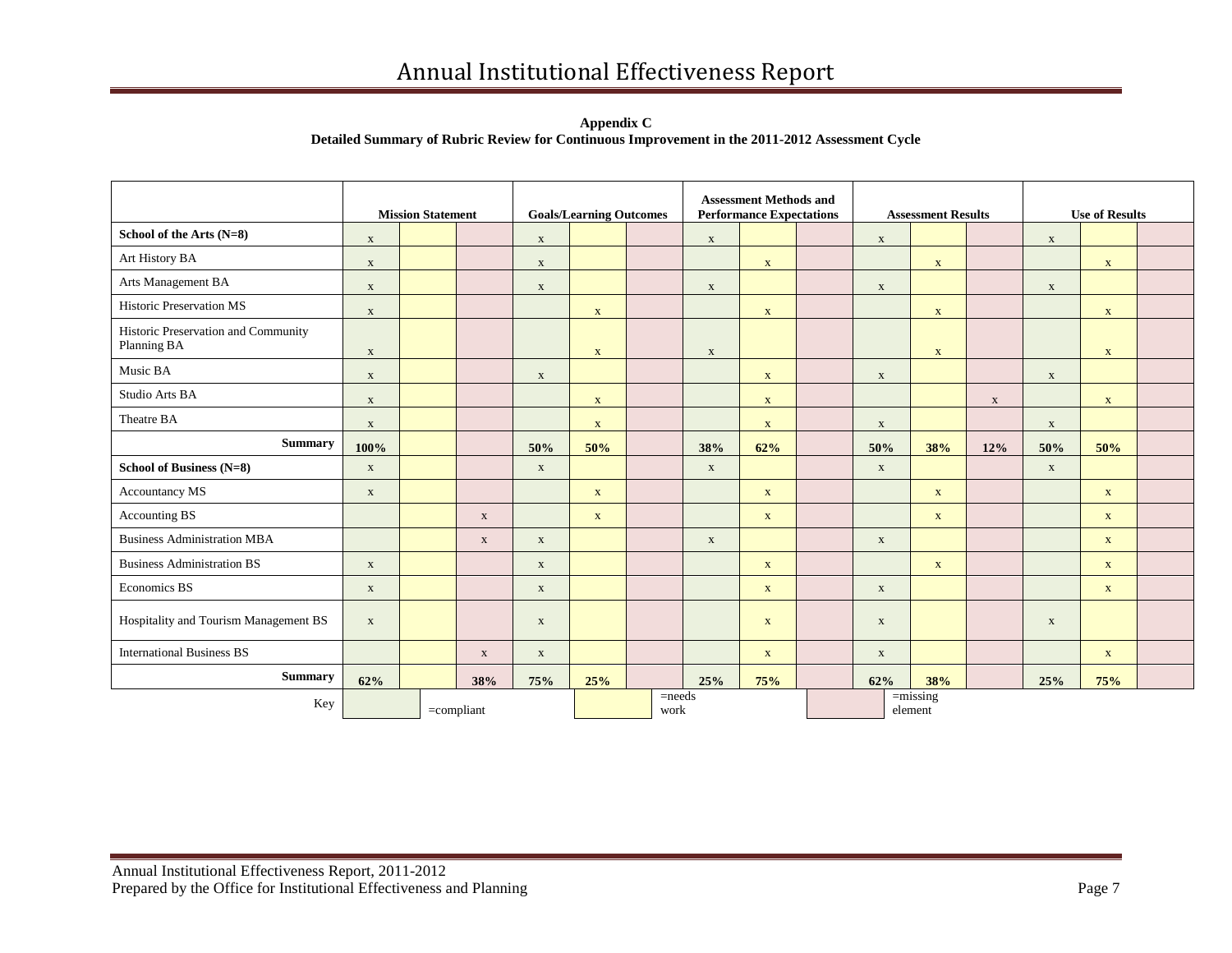|                                                                    |              | <b>Mission Statement</b> |               |                           | <b>Goals/Learning Outcomes</b> |  |              | <b>Assessment Methods and</b><br><b>Performance Expectations</b> |                        |              | <b>Assessment Results</b> |              | <b>Use of Results</b> |                           |  |
|--------------------------------------------------------------------|--------------|--------------------------|---------------|---------------------------|--------------------------------|--|--------------|------------------------------------------------------------------|------------------------|--------------|---------------------------|--------------|-----------------------|---------------------------|--|
| <b>School of Education, Health and</b><br>Human Performance (N=18) | $\mathbf X$  |                          |               | $\mathbf X$               |                                |  | $\mathbf X$  |                                                                  |                        | $\mathbf X$  |                           |              | $\mathbf X$           |                           |  |
| <b>Health and Human Performance</b>                                |              |                          |               |                           |                                |  |              |                                                                  |                        |              |                           |              |                       |                           |  |
| Athletic Training BS                                               | $\mathbf{x}$ |                          |               | $\boldsymbol{\mathrm{X}}$ |                                |  | $\mathbf X$  |                                                                  |                        | $\mathbf X$  |                           |              |                       | $\mathbf{X}$              |  |
| Physical Education - Exercise Science<br><b>Concentration BS</b>   | $\mathbf X$  |                          |               | $\boldsymbol{\mathrm{X}}$ |                                |  | $\mathbf X$  |                                                                  |                        | $\mathbf X$  |                           |              |                       | $\mathbf{x}$              |  |
| Physical Education - Health Promotion<br><b>Concentration BS</b>   | $\mathbf X$  |                          |               | $\mathbf X$               |                                |  | $\mathbf{X}$ |                                                                  |                        | $\mathbf{X}$ |                           |              | $\mathbf X$           |                           |  |
| Physical Education - Teacher Education<br><b>Concentration BS</b>  | $\mathbf X$  |                          |               | $\boldsymbol{\mathrm{X}}$ |                                |  | $\mathbf X$  |                                                                  |                        | $\mathbf X$  |                           |              | $\mathbf{X}$          |                           |  |
| <b>Teacher Education</b>                                           |              |                          |               |                           |                                |  |              |                                                                  |                        |              |                           |              |                       |                           |  |
| Early Childhood Education BS                                       | $\mathbf X$  |                          |               | $\mathbf X$               |                                |  | $\mathbf X$  |                                                                  |                        | $\mathbf X$  |                           |              | $\mathbf X$           |                           |  |
| Early Childhood Education MAT                                      | $\mathbf X$  |                          |               | $\mathbf X$               |                                |  | $\mathbf X$  |                                                                  |                        | $\mathbf X$  |                           |              | $\mathbf X$           |                           |  |
| <b>Elementary Education BS</b>                                     | $\mathbf{X}$ |                          |               | $\mathbf X$               |                                |  | $\mathbf X$  |                                                                  |                        |              | $\mathbf X$               |              |                       | $\boldsymbol{\mathrm{X}}$ |  |
| <b>Elementary Education MAT</b>                                    | $\mathbf X$  |                          |               | $\mathbf X$               |                                |  |              | $\mathbf X$                                                      |                        |              | $\mathbf X$               |              |                       | $\mathbf{X}$              |  |
| Middle Grades Education BS                                         | $\mathbf X$  |                          |               | $\mathbf X$               |                                |  | $\mathbf{X}$ |                                                                  |                        |              |                           | $\mathbf X$  |                       | $\mathbf{X}$              |  |
| Middle Grades MAT                                                  | $\mathbf X$  |                          |               | $\mathbf X$               |                                |  | $\mathbf X$  |                                                                  |                        |              |                           | $\mathbf X$  |                       | $\mathbf X$               |  |
| Secondary English BS                                               | $\mathbf X$  |                          |               | $\mathbf X$               |                                |  | $\mathbf X$  |                                                                  |                        |              |                           | $\mathbf{X}$ |                       | $\mathbf{X}$              |  |
| Secondary Mathematics BS                                           | $\mathbf X$  |                          |               | $\mathbf X$               |                                |  |              | $\mathbf{X}$                                                     |                        |              | $\mathbf{X}$              |              |                       | $\mathbf X$               |  |
| Secondary Science BS                                               | $\mathbf X$  |                          |               | $\mathbf X$               |                                |  | $\mathbf X$  |                                                                  |                        | $\mathbf X$  |                           |              |                       | $\mathbf X$               |  |
| Secondary Social Studies BS                                        | $\mathbf{X}$ |                          |               | $\mathbf X$               |                                |  | $\mathbf X$  |                                                                  |                        | $\mathbf X$  |                           |              | $\mathbf X$           |                           |  |
| Special Education BS                                               | $\mathbf X$  |                          |               | $\mathbf{X}$              |                                |  | $\mathbf X$  |                                                                  |                        | $\mathbf X$  |                           |              | $\mathbf X$           |                           |  |
| <b>Special Education MAT</b>                                       | $\mathbf{X}$ |                          |               | $\mathbf X$               |                                |  | $\mathbf X$  |                                                                  |                        | $\mathbf{X}$ |                           |              | $\mathbf{X}$          |                           |  |
| Teaching, Learning, and Advocacy MED                               | $\mathbf X$  |                          |               | $\boldsymbol{\mathrm{X}}$ |                                |  | $\mathbf X$  |                                                                  |                        |              |                           | $\mathbf{X}$ | $\mathbf X$           |                           |  |
| <b>Summary</b>                                                     | 100%         |                          |               | 100%                      |                                |  | 94%          | 6%                                                               |                        | 61%          | 17%                       | 22%          | 50%                   | 50%                       |  |
| Key                                                                |              |                          | $=$ compliant | $=$ needs<br>work         |                                |  |              |                                                                  | $=$ missing<br>element |              |                           |              |                       |                           |  |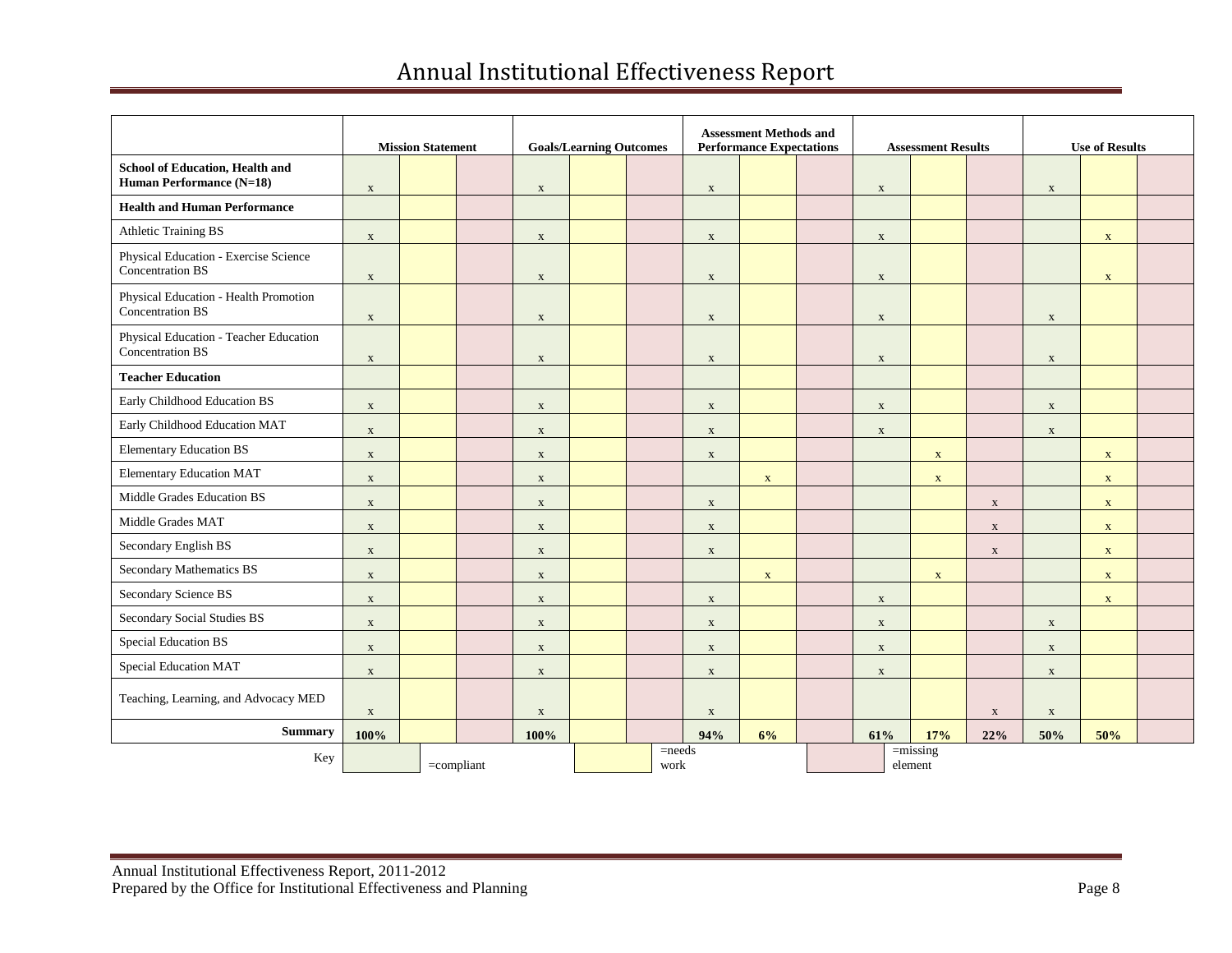|                                                                 |             | <b>Mission Statement</b> |             | <b>Goals/Learning Outcomes</b> |  |                | <b>Assessment Methods and</b><br><b>Performance Expectations</b> |              |  |             | <b>Assessment Results</b> |             | <b>Use of Results</b> |             |             |  |
|-----------------------------------------------------------------|-------------|--------------------------|-------------|--------------------------------|--|----------------|------------------------------------------------------------------|--------------|--|-------------|---------------------------|-------------|-----------------------|-------------|-------------|--|
| <b>School of Humanities and Social</b><br>Sciences (N=16)       | $\mathbf X$ |                          |             | $\mathbf X$                    |  |                | $\mathbf X$                                                      |              |  | $\mathbf X$ |                           |             | $\mathbf X$           |             |             |  |
| <b>Communication BA</b>                                         | $\mathbf X$ |                          |             | $\mathbf X$                    |  |                | $\mathbf X$                                                      |              |  | $\mathbf X$ |                           |             | $\mathbf X$           |             |             |  |
| Communication MA                                                | $\mathbf X$ |                          |             | $\mathbf X$                    |  |                | $\mathbf X$                                                      |              |  | $\mathbf X$ |                           |             | $\mathbf X$           |             |             |  |
| English BA                                                      | $\mathbf X$ |                          |             | $\mathbf X$                    |  |                | $\mathbf X$                                                      |              |  | $\mathbf X$ |                           |             | $\mathbf X$           |             |             |  |
| English MA                                                      | $\mathbf X$ |                          |             | $\mathbf X$                    |  |                | $\mathbf X$                                                      |              |  | $\mathbf X$ |                           |             | $\mathbf X$           |             |             |  |
| <b>History BA</b>                                               | $\mathbf X$ |                          |             | $\mathbf X$                    |  |                | $\mathbf X$                                                      |              |  |             | $\mathbf X$               |             |                       | $\mathbf X$ |             |  |
| History MA                                                      |             | $\mathbf X$              |             | $\mathbf X$                    |  |                |                                                                  | $\mathbf{X}$ |  |             | $\mathbf X$               |             | $\mathbf X$           |             |             |  |
| Philosophy BA                                                   |             |                          | $\mathbf X$ | $\mathbf X$                    |  |                | $\mathbf X$                                                      |              |  | $\mathbf X$ |                           |             | $\mathbf X$           |             |             |  |
| Political Science BA                                            | $\mathbf X$ |                          |             | $\mathbf X$                    |  |                | $\mathbf X$                                                      |              |  |             | $\mathbf X$               |             | $\mathbf X$           |             |             |  |
| Public Administration MPA                                       | $\mathbf X$ |                          |             | $\mathbf X$                    |  |                | $\mathbf X$                                                      |              |  | $\mathbf X$ |                           |             | $\mathbf X$           |             |             |  |
| Psychology BS                                                   | $\mathbf X$ |                          |             | $\mathbf X$                    |  |                | $\mathbf X$                                                      |              |  | $\mathbf X$ |                           |             | $\mathbf X$           |             |             |  |
| Religious Studies BA                                            | $\mathbf X$ |                          |             | $\mathbf X$                    |  |                | $\mathbf X$                                                      |              |  | $\mathbf X$ |                           |             | $\mathbf X$           |             |             |  |
| Anthropology BS                                                 | $\mathbf X$ |                          |             | $\mathbf X$                    |  |                | $\mathbf X$                                                      |              |  | $\mathbf X$ |                           |             | $\mathbf X$           |             |             |  |
| Sociology BS                                                    | $\mathbf X$ |                          |             | $\mathbf X$                    |  |                | $\mathbf X$                                                      |              |  | $\mathbf X$ |                           |             | $\mathbf X$           |             |             |  |
| <b>Urban Studies BA</b>                                         | $\mathbf X$ |                          |             | $\mathbf X$                    |  |                |                                                                  | $\mathbf X$  |  |             | $\mathbf X$               |             |                       | $\mathbf X$ |             |  |
| Women's and Gender Studies BA                                   | $\mathbf X$ |                          |             | $\mathbf X$                    |  |                | $\mathbf X$                                                      |              |  | $\mathbf X$ |                           |             | $\mathbf X$           |             |             |  |
| <b>Summary</b>                                                  | 88%         | 6%                       | 6%          | 100%                           |  |                | 88%                                                              | 12%          |  | 75%         | 25%                       |             | 88%                   | 12%         |             |  |
| School of Languages, Cultures and<br><b>World Affairs (N=8)</b> | $\mathbf X$ |                          |             | $\mathbf X$                    |  |                | $\mathbf X$                                                      |              |  | $\mathbf X$ |                           |             | $\mathbf X$           |             |             |  |
| <b>Classics BA</b>                                              | $\mathbf X$ |                          |             | $\mathbf X$                    |  |                |                                                                  | $\mathbf X$  |  | $\mathbf X$ |                           |             | $\mathbf X$           |             |             |  |
| French and Francophone BA                                       |             |                          | $\mathbf X$ | $\mathbf X$                    |  |                |                                                                  | $\mathbf X$  |  | $\mathbf X$ |                           |             |                       | $\mathbf X$ |             |  |
| German BA                                                       |             |                          | $\mathbf X$ | $\mathbf X$                    |  |                |                                                                  | $\mathbf X$  |  | $\mathbf X$ |                           |             |                       | $\mathbf X$ |             |  |
| Spanish BA                                                      |             |                          | $\mathbf X$ | $\mathbf X$                    |  |                |                                                                  | $\mathbf X$  |  | $\mathbf X$ |                           |             |                       | $\mathbf X$ |             |  |
| <b>International Studies BA</b>                                 |             |                          | $\mathbf X$ | $\mathbf X$                    |  |                | $\mathbf X$                                                      |              |  |             | $\mathbf X$               |             |                       | $\mathbf X$ |             |  |
| Jewish Studies BA                                               |             |                          | $\mathbf X$ | $\mathbf X$                    |  |                | $\mathbf X$                                                      |              |  | $\mathbf X$ |                           |             |                       | $\mathbf X$ |             |  |
| Latin American and Caribbean Studies BA                         |             |                          | $\mathbf X$ | $\mathbf X$                    |  |                |                                                                  | $\mathbf X$  |  |             |                           | $\mathbf X$ |                       |             | $\mathbf X$ |  |
| <b>Summary</b>                                                  | 25%         |                          | 75%         | 100%                           |  |                | 38%                                                              | 62%          |  | 74%         | 13%                       | 13%         | 25%                   | 62%         | 13%         |  |
| Key                                                             |             | $=$ compliant            |             |                                |  | $=$ needs work |                                                                  |              |  | $=$ missing |                           |             |                       |             |             |  |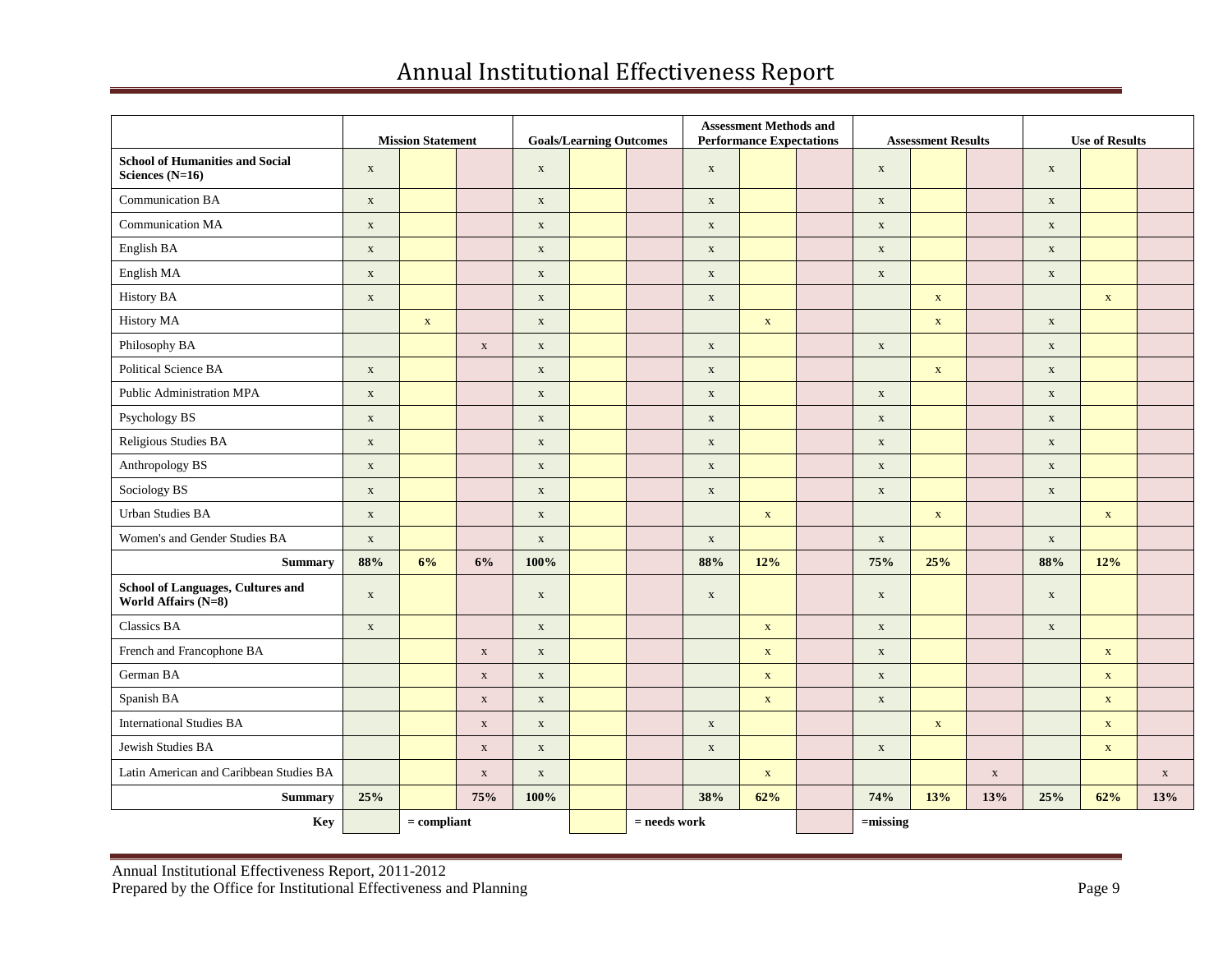|                                                       |              | <b>Mission Statement</b> |              | <b>Goals/Learning Outcomes</b> |             |  | <b>Assessment Methods and</b><br><b>Performance Expectations</b> |              |  | <b>Assessment Results</b> |              |              | <b>Use of Results</b> |              |             |  |
|-------------------------------------------------------|--------------|--------------------------|--------------|--------------------------------|-------------|--|------------------------------------------------------------------|--------------|--|---------------------------|--------------|--------------|-----------------------|--------------|-------------|--|
| <b>School of Sciences and Mathematics</b><br>$(N=22)$ | $\mathbf X$  |                          |              | $\mathbf X$                    |             |  | $\mathbf X$                                                      |              |  | $\mathbf X$               |              |              | $\mathbf X$           |              |             |  |
| Astronomy BA                                          | $\mathbf X$  |                          |              | $\mathbf X$                    |             |  |                                                                  | $\mathbf X$  |  |                           | $\mathbf X$  |              |                       | $\mathbf{X}$ |             |  |
| Astrophysics BS                                       | $\mathbf X$  |                          |              | $\mathbf X$                    |             |  |                                                                  | $\mathbf X$  |  |                           | $\mathbf{X}$ |              |                       | $\mathbf{X}$ |             |  |
| <b>Biochemistry BS</b>                                | $\mathbf X$  |                          |              | $\mathbf X$                    |             |  |                                                                  | $\mathbf{X}$ |  |                           | $\mathbf{X}$ |              |                       | $\mathbf{X}$ |             |  |
| <b>Biology BA</b>                                     |              |                          | $\mathbf X$  | $\mathbf X$                    |             |  |                                                                  | $\mathbf X$  |  |                           | $\mathbf X$  |              |                       | $\mathbf X$  |             |  |
| <b>Biology BS</b>                                     |              |                          | $\mathbf{X}$ | $\mathbf X$                    |             |  |                                                                  | $\mathbf X$  |  |                           | $\mathbf X$  |              |                       | $\mathbf{X}$ |             |  |
| Chemistry BA                                          | $\mathbf X$  |                          |              | $\mathbf X$                    |             |  |                                                                  | $\mathbf X$  |  |                           | $\mathbf X$  |              |                       | $\mathbf X$  |             |  |
| Chemistry BS                                          | $\mathbf X$  |                          |              | $\mathbf X$                    |             |  |                                                                  | $\mathbf X$  |  |                           | $\mathbf X$  |              |                       | $\mathbf{X}$ |             |  |
| <b>Computer Information Systems BS</b>                | $\mathbf X$  |                          |              | $\mathbf X$                    |             |  |                                                                  | $\mathbf X$  |  |                           | $\mathbf X$  |              |                       | $\mathbf X$  |             |  |
| Computer and Information Sciences MS                  | $\mathbf X$  |                          |              | $\mathbf X$                    |             |  |                                                                  | $\mathbf X$  |  |                           | $\mathbf X$  |              |                       | $\mathbf{X}$ |             |  |
| Computer Science BA                                   | $\mathbf X$  |                          |              | $\mathbf X$                    |             |  |                                                                  | $\mathbf X$  |  |                           | $\mathbf X$  |              |                       | $\mathbf{X}$ |             |  |
| <b>Computer Science BS</b>                            | $\mathbf{X}$ |                          |              | $\mathbf X$                    |             |  |                                                                  | $\mathbf X$  |  |                           | $\mathbf{X}$ |              |                       | $\mathbf{X}$ |             |  |
| Computing in the Arts BA                              | $\mathbf X$  |                          |              | $\mathbf X$                    |             |  |                                                                  | $\mathbf X$  |  |                           | $\mathbf X$  |              |                       | $\mathbf X$  |             |  |
| Discovery Informatics BS                              | $\mathbf X$  |                          |              | $\mathbf X$                    |             |  |                                                                  | $\mathbf X$  |  |                           | $\mathbf X$  |              |                       | $\mathbf X$  |             |  |
| Geology BA                                            |              |                          | $\mathbf X$  | $\mathbf X$                    |             |  |                                                                  | $\mathbf X$  |  |                           | $\mathbf X$  |              |                       | $\mathbf X$  |             |  |
| Geology BS                                            |              |                          | $\mathbf X$  | $\mathbf X$                    |             |  |                                                                  | $\mathbf X$  |  |                           | $\mathbf X$  |              |                       | $\mathbf X$  |             |  |
| Marine Biology BS                                     |              |                          | $\mathbf X$  | $\mathbf X$                    |             |  |                                                                  | $\mathbf X$  |  |                           | $\mathbf X$  |              |                       | $\mathbf X$  |             |  |
| Marine Biology MS                                     | $\mathbf{X}$ |                          |              | $\mathbf X$                    |             |  | $\mathbf X$                                                      |              |  |                           |              | $\mathbf{X}$ |                       |              | $\mathbf X$ |  |
| Mathematics BS                                        | $\mathbf X$  |                          |              |                                | $\mathbf X$ |  |                                                                  | $\mathbf{X}$ |  |                           | $\mathbf X$  |              |                       | $\mathbf{X}$ |             |  |
| Mathematics MS                                        | $\mathbf X$  |                          |              | $\mathbf X$                    |             |  |                                                                  | $\mathbf X$  |  |                           | $\mathbf X$  |              |                       | $\mathbf X$  |             |  |
| Physics BA                                            | $\mathbf{X}$ |                          |              | $\mathbf X$                    |             |  |                                                                  | $\mathbf{x}$ |  |                           | $\mathbf{X}$ |              |                       | $\mathbf{X}$ |             |  |
| Physics BS                                            | $\mathbf X$  |                          |              | $\mathbf X$                    |             |  |                                                                  | $\mathbf X$  |  |                           | $\mathbf X$  |              |                       | $\mathbf X$  |             |  |
| Summary                                               | 77%          |                          | 23%          | 95%                            | 5%          |  | 9%                                                               | 91%          |  | $5\%$                     | 90%          | $5\%$        | 5%                    | 90%          | 5%          |  |
| Key                                                   |              | $=$ compliant            |              |                                |             |  | $=$ needs work                                                   |              |  | $=$ missing               |              |              |                       |              |             |  |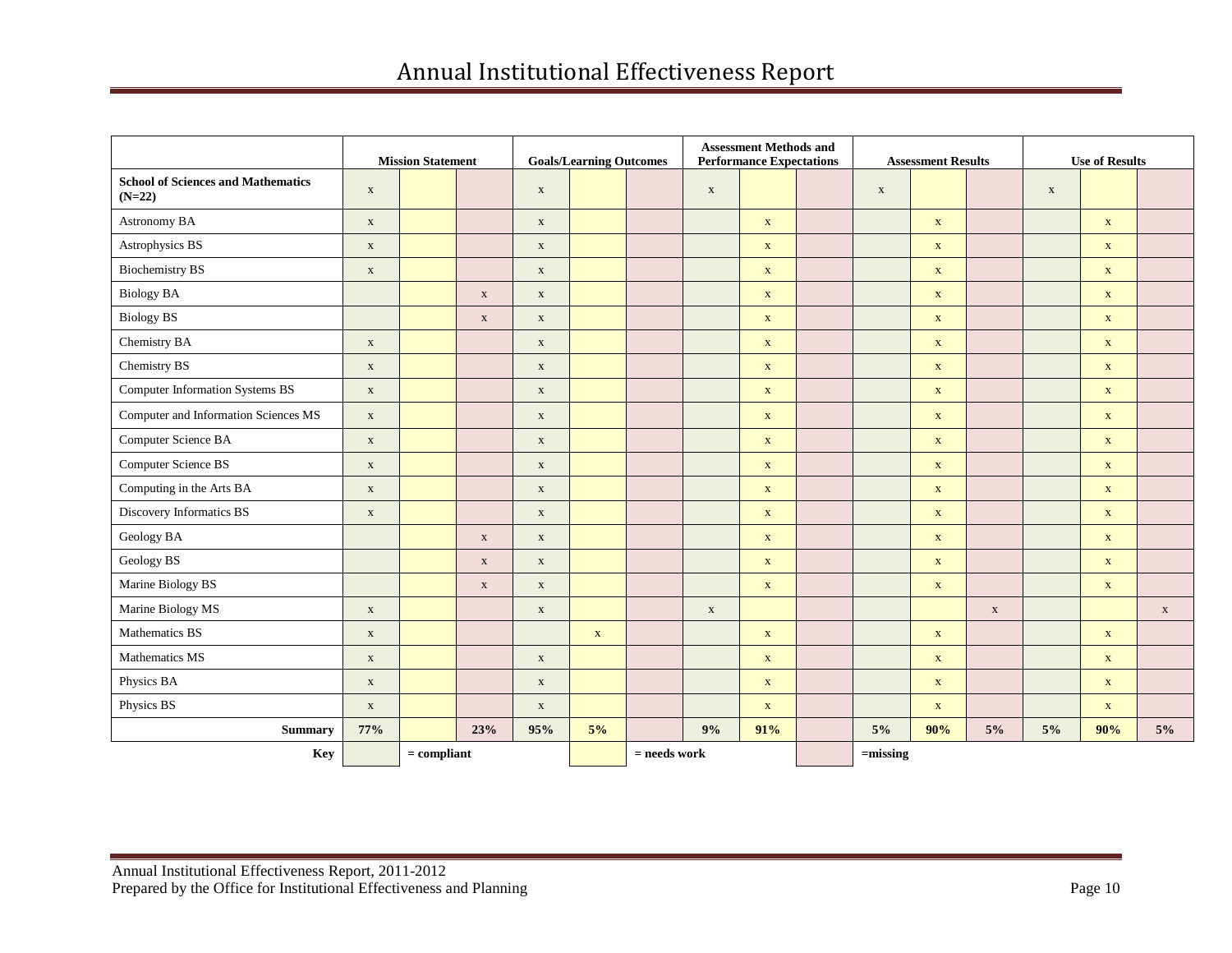|                                                            |              | <b>Mission Statement</b> |               | <b>Goals/Learning Outcomes</b> |             |                | <b>Assessment Methods and</b><br><b>Performance Expectations</b> |             |  | <b>Assessment Results</b> |              |  | <b>Use of Results</b> |              |  |
|------------------------------------------------------------|--------------|--------------------------|---------------|--------------------------------|-------------|----------------|------------------------------------------------------------------|-------------|--|---------------------------|--------------|--|-----------------------|--------------|--|
| <b>Interdisciplinary Programs (N=4)</b>                    |              |                          |               |                                |             |                |                                                                  |             |  |                           |              |  |                       |              |  |
| <b>Environmental Studies MS</b>                            | $\mathbf X$  |                          |               | $\mathbf X$                    |             |                |                                                                  | $\mathbf X$ |  |                           | $\mathbf X$  |  |                       | $\mathbf X$  |  |
| Languages MED                                              | $\mathbf X$  |                          |               | $\mathbf X$                    |             |                |                                                                  | $\mathbf X$ |  | $\mathbf X$               |              |  |                       | $\mathbf X$  |  |
| Performing Arts MAT                                        | $\mathbf X$  |                          |               | $\mathbf X$                    |             |                | $\mathbf X$                                                      |             |  | $\mathbf X$               |              |  | $\mathbf X$           |              |  |
| Sciences and Mathematics MED                               | $\mathbf X$  |                          |               | $\mathbf X$                    |             |                |                                                                  | $\mathbf X$ |  | $\mathbf X$               |              |  |                       | $\mathbf{X}$ |  |
| <b>Summary</b>                                             | 100%         |                          |               | 100%                           |             |                | 25%                                                              | 75%         |  | 75%                       | 25%          |  | 25%                   | 75%          |  |
| <b>Academic Affairs - Administrative</b><br>Units $(N=25)$ |              |                          |               |                                |             |                |                                                                  |             |  |                           |              |  |                       |              |  |
| AAPC                                                       | $\mathbf X$  |                          |               | $\mathbf X$                    |             |                | $\mathbf X$                                                      |             |  |                           | $\mathbf X$  |  |                       | $\mathbf X$  |  |
| Academic Experience                                        | $\mathbf X$  |                          |               |                                | $\mathbf X$ |                |                                                                  | $\mathbf X$ |  |                           | $\mathbf X$  |  |                       | $\mathbf{X}$ |  |
| Admissions                                                 | $\mathbf X$  |                          |               | $\mathbf X$                    |             |                | $\mathbf X$                                                      |             |  | $\mathbf X$               |              |  | $\mathbf{X}$          |              |  |
| Center for International Education                         | $\mathbf X$  |                          |               | $\mathbf X$                    |             |                | $\mathbf X$                                                      |             |  | $\mathbf X$               |              |  |                       | $\mathbf{X}$ |  |
| Center for Excellence in Peer Education                    | $\mathbf X$  |                          |               | $\mathbf X$                    |             |                | $\mathbf X$                                                      |             |  | $\mathbf X$               |              |  | $\mathbf X$           |              |  |
| Center for Student Learning                                | $\mathbf X$  |                          |               |                                | $\mathbf X$ |                | $\mathbf X$                                                      |             |  |                           | $\mathbf X$  |  |                       | $\mathbf X$  |  |
| <b>Enrollment Planning</b>                                 | $\mathbf X$  |                          |               | $\mathbf X$                    |             |                | $\mathbf X$                                                      |             |  | $\mathbf X$               |              |  | $\mathbf X$           |              |  |
| Financial Aid                                              | $\mathbf X$  |                          |               | $\mathbf X$                    |             |                | $\mathbf X$                                                      |             |  | $\mathbf X$               |              |  | $\mathbf X$           |              |  |
| <b>FYE</b>                                                 | $\mathbf X$  |                          |               | $\mathbf X$                    |             |                | $\mathbf X$                                                      |             |  |                           | $\mathbf X$  |  |                       | $\mathbf X$  |  |
| Institutional Effectiveness and Planning                   | $\mathbf X$  |                          |               | $\mathbf X$                    |             |                | $\mathbf X$                                                      |             |  | $\mathbf X$               |              |  | $\mathbf X$           |              |  |
| <b>Institutional Research</b>                              | $\mathbf X$  |                          |               | $\mathbf X$                    |             |                | $\mathbf X$                                                      |             |  |                           | $\mathbf X$  |  |                       | $\mathbf X$  |  |
| Libraries                                                  | $\mathbf X$  |                          |               | $\mathbf X$                    |             |                | $\mathbf X$                                                      |             |  | $\mathbf X$               |              |  | $\mathbf X$           |              |  |
| Living/Learning Communities                                | $\mathbf X$  |                          |               | $\mathbf X$                    |             |                | $\mathbf X$                                                      |             |  |                           | $\mathbf{x}$ |  |                       | $\mathbf{X}$ |  |
| New Student Programs                                       | $\mathbf X$  |                          |               |                                | $\mathbf X$ |                |                                                                  | $\mathbf X$ |  |                           | $\mathbf X$  |  |                       | $\mathbf{X}$ |  |
| North Campus                                               | $\mathbf X$  |                          |               | $\mathbf X$                    |             |                |                                                                  | $\mathbf X$ |  |                           | $\mathbf X$  |  |                       | $\mathbf X$  |  |
| ORGA                                                       | $\mathbf{X}$ |                          |               | $\mathbf X$                    |             |                | $\mathbf X$                                                      |             |  | $\mathbf X$               |              |  | $\mathbf X$           |              |  |
| Orientation                                                | $\mathbf X$  |                          |               | $\mathbf X$                    |             |                | $\mathbf X$                                                      |             |  | $\mathbf X$               |              |  | $\mathbf X$           |              |  |
| Provost's Office                                           | $\mathbf X$  |                          |               | $\mathbf X$                    |             |                |                                                                  | $\mathbf X$ |  |                           | $\mathbf X$  |  |                       | $\mathbf X$  |  |
| Key                                                        |              |                          | $=$ compliant |                                |             | $=$ needs work |                                                                  |             |  | $=$ missing               |              |  |                       |              |  |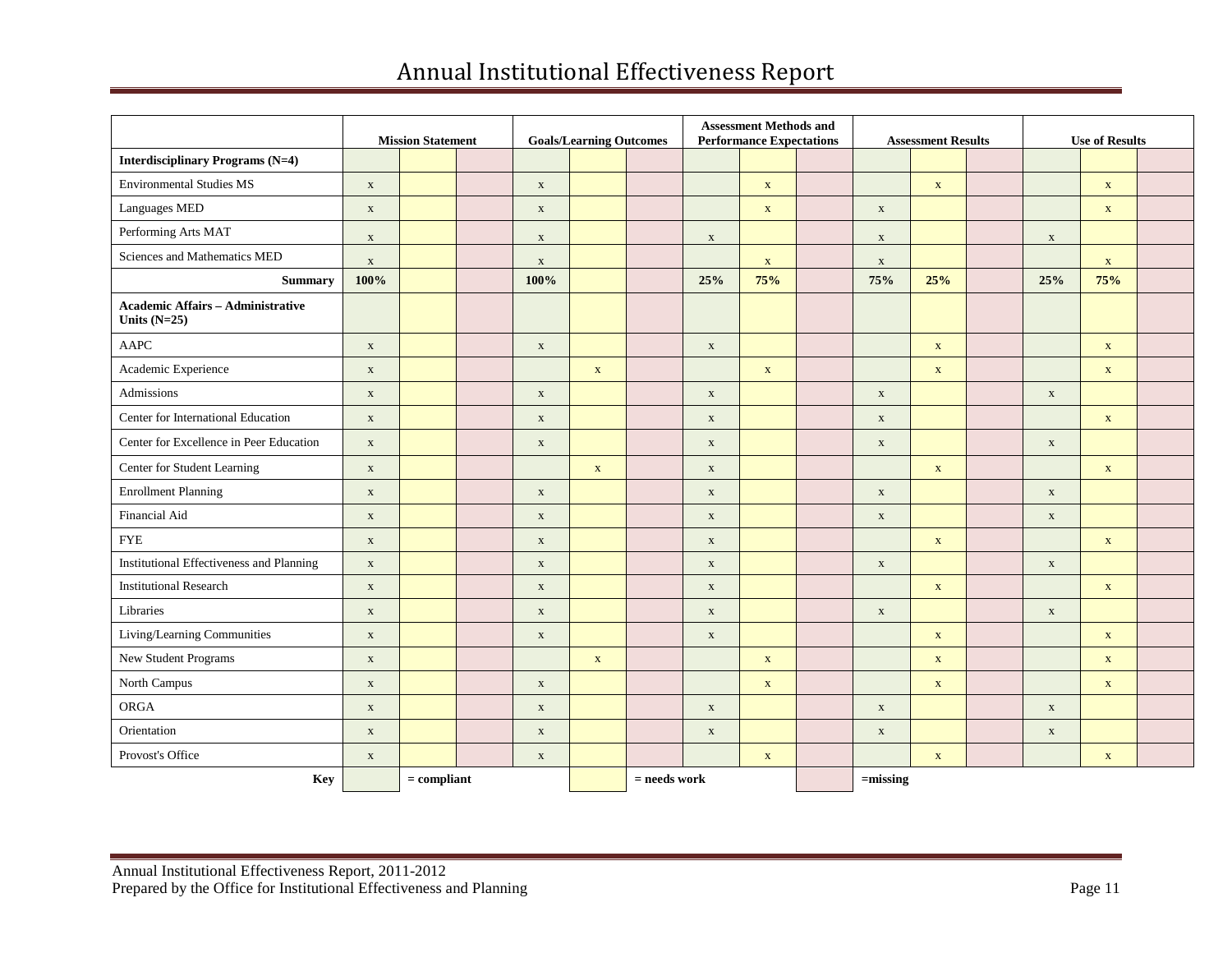|                                        | <b>Mission Statement</b> |               |  | <b>Goals/Learning Outcomes</b> |              |                | <b>Assessment Methods and</b><br><b>Performance Expectations</b> |              |  | <b>Assessment Results</b> |              |  | <b>Use of Results</b> |              |  |
|----------------------------------------|--------------------------|---------------|--|--------------------------------|--------------|----------------|------------------------------------------------------------------|--------------|--|---------------------------|--------------|--|-----------------------|--------------|--|
| <b>REACH</b>                           | $\mathbf X$              |               |  |                                | $\mathbf{X}$ |                |                                                                  | $\mathbf{X}$ |  |                           | $\mathbf X$  |  |                       | $\mathbf{X}$ |  |
| Registrar                              | $\mathbf X$              |               |  | $\mathbf X$                    |              |                |                                                                  | $\mathbf{X}$ |  | $\mathbf{X}$              |              |  | $\mathbf{X}$          |              |  |
| <b>ROAR</b>                            | $\mathbf X$              |               |  | $\mathbf{x}$                   |              |                | $\mathbf X$                                                      |              |  |                           | $\mathbf{X}$ |  |                       | $\mathbf{X}$ |  |
| <b>Student Retention</b>               | $\mathbf X$              |               |  | $\mathbf X$                    |              |                | $\mathbf X$                                                      |              |  | $\mathbf{X}$              |              |  | $\mathbf{X}$          |              |  |
| <b>Summer Preview</b>                  | $\mathbf{X}$             |               |  | $\mathbf{X}$                   |              |                | $\mathbf X$                                                      |              |  |                           | $\mathbf{X}$ |  |                       | $\mathbf{X}$ |  |
| <b>Summer Sessions</b>                 | $\mathbf X$              |               |  | $\mathbf X$                    |              |                | $\mathbf X$                                                      |              |  |                           | $\mathbf{X}$ |  |                       | $\mathbf{X}$ |  |
| <b>UAS</b>                             | $\mathbf X$              |               |  | $\mathbf X$                    |              |                | $\mathbf X$                                                      |              |  | $\mathbf{X}$              |              |  | $\mathbf{X}$          |              |  |
| <b>Summary</b>                         | 100%                     |               |  | 84%                            | 16%          |                | 76%                                                              | 24%          |  | 48%                       | 52%          |  | 44%                   | 66%          |  |
| <b>Business Affairs (N=1)</b>          |                          |               |  |                                |              |                |                                                                  |              |  |                           |              |  |                       |              |  |
| <b>TLT</b>                             | $\mathbf X$              |               |  | $\mathbf X$                    |              |                | $\mathbf X$                                                      |              |  | $\mathbf X$               |              |  | $\mathbf{X}$          |              |  |
| <b>Institutional Advancement (N=1)</b> | $\mathbf{X}$             |               |  | $\mathbf X$                    |              |                | $\mathbf X$                                                      |              |  | $\mathbf{X}$              |              |  | $\mathbf{X}$          |              |  |
| Marketing and Communications (N=1)     | $\mathbf X$              |               |  | X                              |              |                | $\mathbf X$                                                      |              |  | $\mathbf X$               |              |  | $\mathbf X$           |              |  |
| <b>Key</b>                             |                          | $=$ compliant |  |                                |              | $=$ needs work |                                                                  |              |  | $=$ missing               |              |  |                       |              |  |